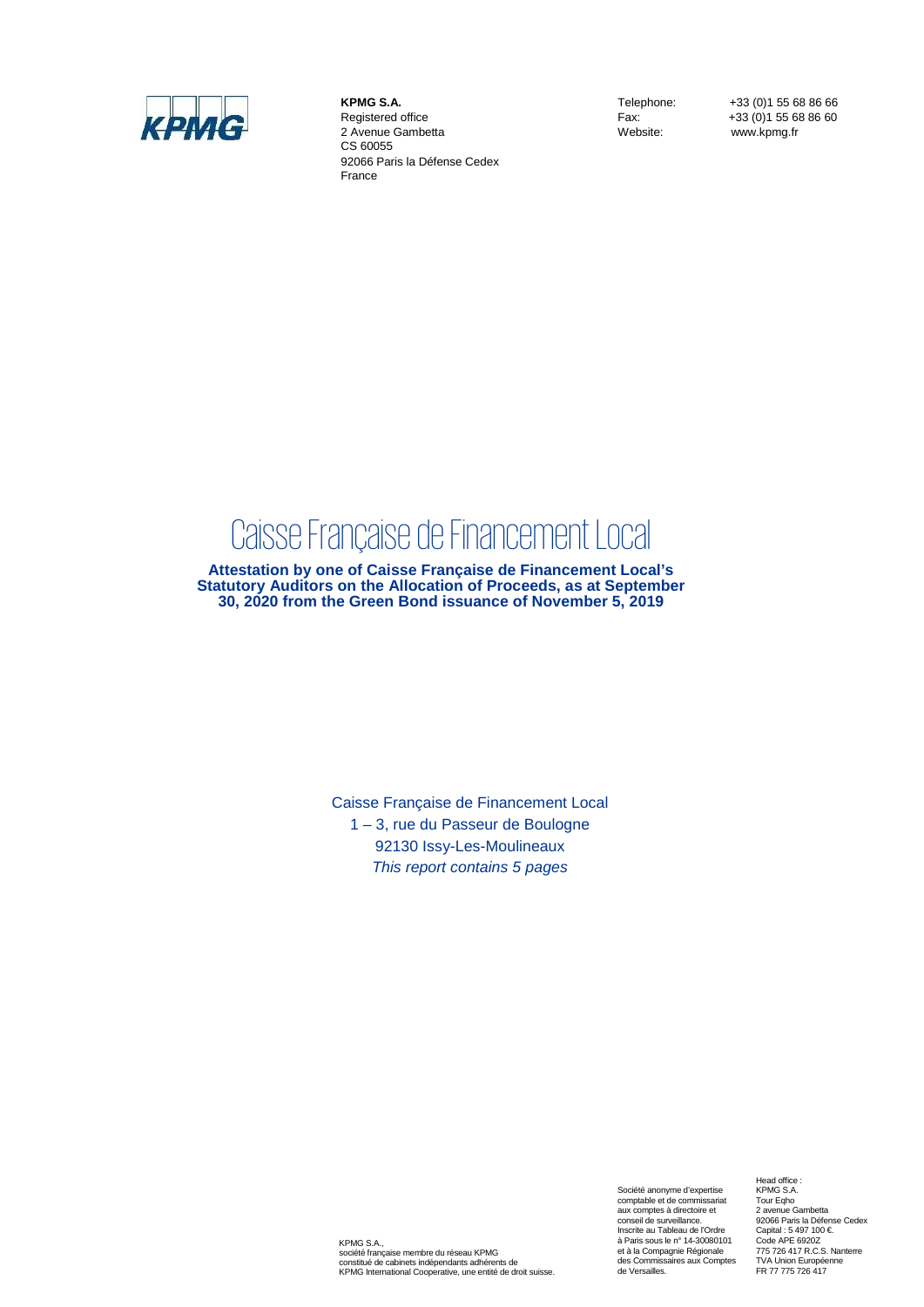

**KPMG S.A.** Registered office 2 Avenue Gambetta CS 60055 92066 Paris la Défense Cedex France

Telephone: +33 (0)1 55 68 86 66 Fax: +33 (0)1 55 68 86 60 Website: www.kpmg.fr

## **Caisse Française de Financement Local**

Registered Office: 1 – 3, rue du Passeur de Boulogne, 92130 Issy-Les-Moulineaux

## **Attestation by one of Caisse Française de Financement Local's Statutory Auditors on the Allocation of Proceeds, as at September 30, 2020 from the Green Bond issuance of November 5, 2019**

To the Executive Management of Caisse Française de Financement Local,

In our capacity as Statutory Auditor of Caisse Française de Financement Local (hereinafter the *CAFFIL* or the *company*) and in response to your request, we have prepared this attestation on information relating to the allocation, on September 30, 2020, of proceeds amounting to  $\epsilon$  750 million from the Green Bond issuance of November 5, 2019, as reported in the report entitled SFIL Group Green Bond Reporting (hereinafter the *Report*), which was prepared in accordance with the terms and conditions of the issuance agreement dated October 2019 (hereinafter the *Green Bond Framework*).

This Report, which is intended for green bondholders, states that  $E$ 750 million of proceeds have been allocated to eligible projects as at September 30, 2020.

The information was prepared under your responsibility. The Report specifies the methods and eligibility criteria used to prepare the information contained in the Report.

It is our responsibility to express an opinion on the following information disclosed on page 12 of the Report regarding:

- the compliance, in all material respects, of the eligible projects with the eligibility criteria specified in the Green Bond Framework (the *Eligible Projects*);
- the allocation of the net proceeds to the Eligible Projects.

However, it is not our responsibility to:

- call into question the eligibility criteria specified in the Green Bond Framework which were validated in the Second Party Opinion by Sustainalytics prior to the inaugural issuance, and, in particular, to give an interpretation of the terms and conditions of the Green Bond Framework;
- express an opinion on the management of net proceeds from the Green Bond issuance prior to the allocation to the identified Eligible Projects;
- express an opinion on the use of proceeds allocated to Eligible Projects once they have been allocated;
- express an opinion on the non-financial performance indicators disclosed in the Report.

Société anonyme d'expertise comptable et de commissariat aux comptes à directoire et conseil de surveillance. Inscrite au Tableau de l'Ordre à Paris sous le n° 14-30080101 et à la Compagnie Régionale des Commissaires aux Comptes de Versailles

Siège social : KPMG S.A. **Tour Egho** 2 avenue Gambetta 92066 Paris la Défense Cedex Capital : 5 497 100 €. Code APE 6920Z 775 726 417 R.C.S. Nanterre TVA Union Européenne FR 77 775 726 417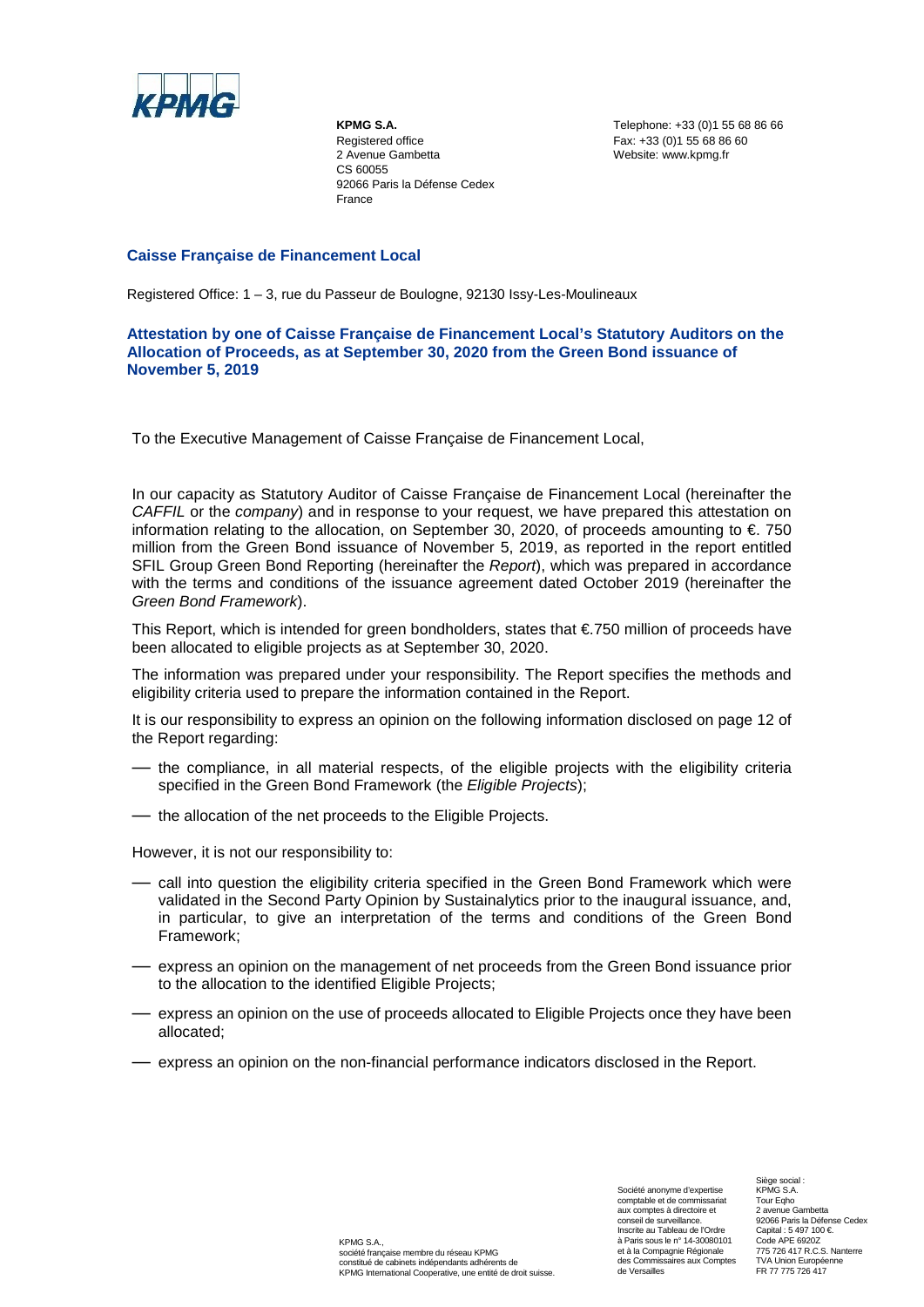

*Caisse Française de Financement Local*

*Attestation by one of Caisse Française de Financement Local's Statutory Auditors on the Allocation of Proceeds, as at September 30, 2020 from the Green Bond issuance of November 5, 2019 November 9, 2020*

Our assignment, which did not constitute an audit or a review, was performed in accordance with the professional standards applicable in France. Our work included:

- identifying the people responsible for data collection within the company and, where appropriate, for the internal control and risk management procedures implemented;
- assessing the appropriateness of the data collection procedures in terms of their relevance, completeness, reliability, neutrality and understandability;
- verifying the existence of internal control and risk management procedures implemented by the company;
- examining, using sampling techniques, the processes used for data collection, compilation, processing and control, particularly the procedures relating to the allocation of proceeds set out in the Green Bond Framework;
- based on a representative sample of Eligible Projects that are loans granted:
	- verifying the compliance, in all material respects, of the Eligible Projects with the eligibility criteria, as specified in the Green Bond Framework;
	- verifying the proceeds allocated to each Eligible Project;
	- reconciling the information with the supporting documents, in particular the records with the nature of borrowers as well as the underlying accounting data and the accounting and loan management system.
- implementing analytical procedures on the allocation of proceeds and verifying their consistency with information provided in the Report.

#### **Based on our work, we have no comments regarding:**

- **the compliance, in all material respects, of the Eligible Projects disclosed in the attached report with the eligibility criteria specified in the Green Bond Framework;**
- **the statement of allocation of proceeds disclosed on page 12 of the Report in Appendix to this attestation.**

This attestation has been prepared for you in connection with the context mentioned in the first paragraph and it may not be used, disclosed or referred to for any other purpose.

In our capacity as Statutory Auditor of CAFFIL, our responsibility to CAFFIL is defined by French law and we do not accept any extension of our responsibility beyond that specified by French law. We shall not be liable to any third parties, including green bondholders, and we are not party to the Green Bond Framework agreement. We shall not be held liable for the execution of the Green Bond Framework or for any resulting damages, loss, cost or expense.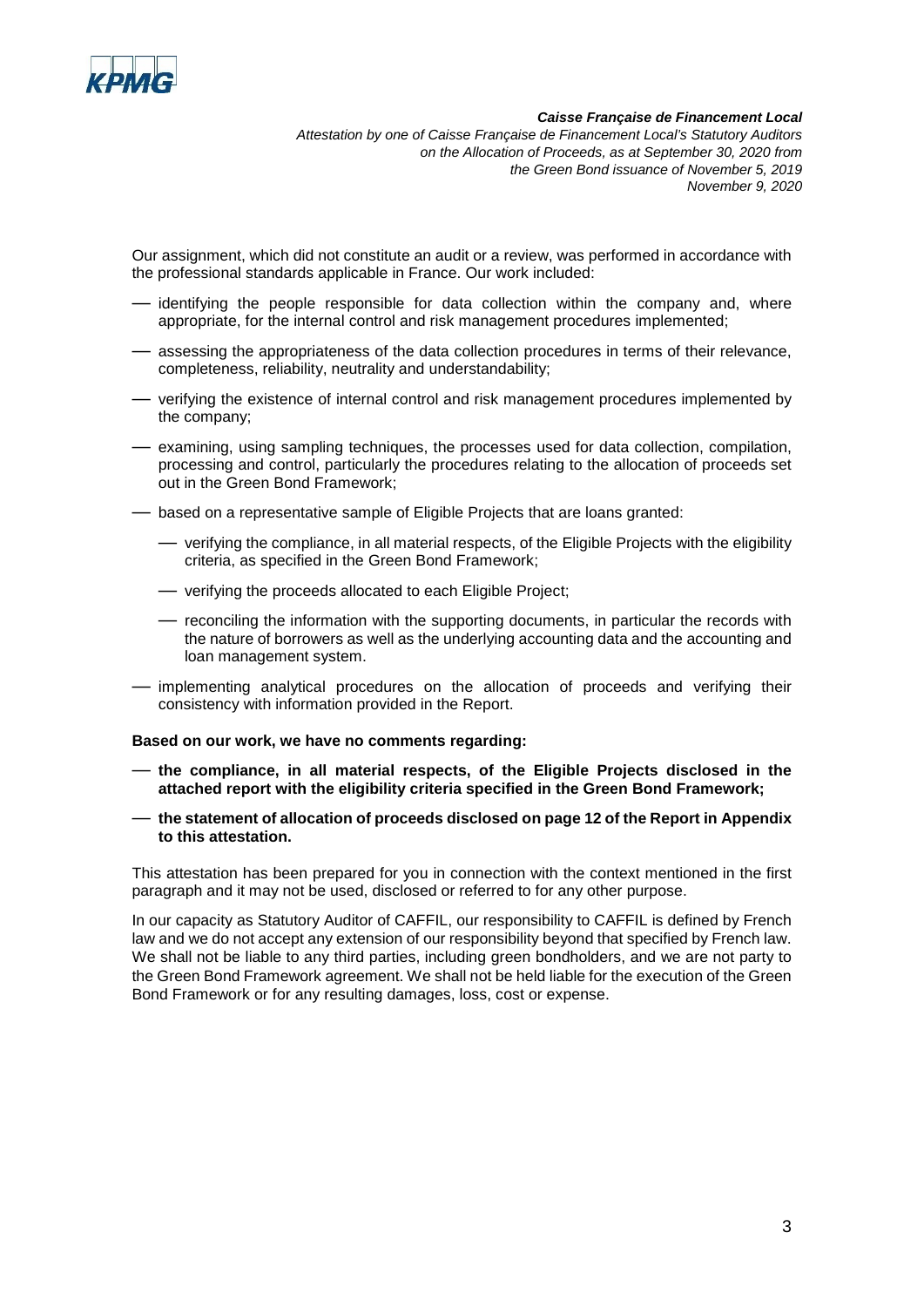

#### *Caisse Française de Financement Local*

*Attestation by one of Caisse Française de Financement Local's Statutory Auditors on the Allocation of Proceeds, as at September 30, 2020 from the Green Bond issuance of November 5, 2019 November 9, 2020*

This attestation is governed by French law. All disputes, claims, or disagreements arising from our engagement letter or this attestation fall under the exclusive jurisdiction of the French courts. Both parties irrevocably forego their right to oppose any case brought before the French courts, or to argue that the case has been brought before a court that lacks jurisdiction, or that the French courts do not have jurisdiction.

Paris-La Défense, November 9, 2020

KPMG S.A.

 $1/3$ 

Fanny Houlliot *Partner Sustainability Services*

 $\overline{\mathcal{P}}$ 

Jean-François Dandé *Partner*